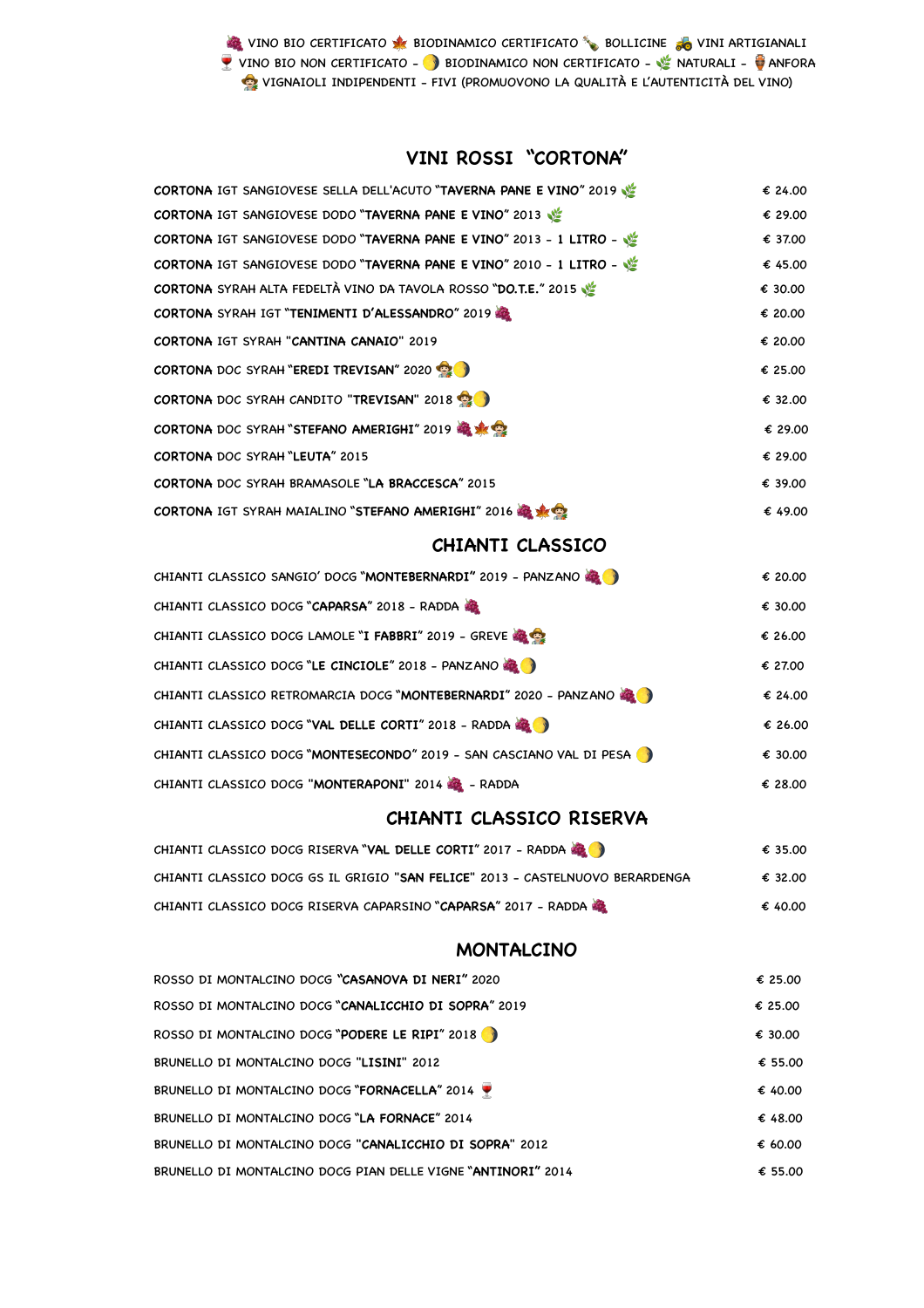#### **MONTEPULCIANO**

| ROSSO DI MONTEPULCIANO DOC "PODERI SANGUINETO" 2020   | € 24.00 |
|-------------------------------------------------------|---------|
| NOBILE DI MONTEPULCIANO DOCG "CONVENTINO" 2018        | € 25.00 |
| NOBILE DI MONTEPULCIANO DOCG "PODERI SANGUINETO" 2018 | € 30.00 |

#### **TOSCANA**

| UNLITRO IGT "AMPELEIA" 2020 (ALICANTE NERO-CARIGNANO-SANG.-MOURVEDRE)         | € 19.00 |
|-------------------------------------------------------------------------------|---------|
| SANGIOVESE IGT ROSSOBRUNO "AZ.AGR.LE VERZURE" 2016                            | € 25.00 |
| MERLOT DOC CASA E CHIESA "TENUTA LENZINI" 2020                                | € 20.00 |
| SCHERZO IGT TOSCANA ROSSO "TERRA QUERCUS" 2017 (CAB. FRANC- CAB.SAU-MERLOT)   | € 27.00 |
| CANAIOLO IN ANFORA "MAZZESCHI" 2021                                           | € 24.00 |
| CABERNET FRANC IGT "AMPELEIA" 2016                                            | € 28.00 |
| POGGIO DE PAOLI IGT "TENUTA LENZINI" 2016 (MERLOT-CAB S-CAN F-SYRAH-ALICANTE) | € 25.00 |
| PALISTORTI DI VALGIANO "TENUTA DI VALGIANO" 2016 (SANGIOVESE-MERLOT- SYRAH)   | € 27.00 |
| LE CUPOLE IGT "TRINORO" 2015 (CABERNET FRANC-MERLOT)                          | € 34.00 |
| BOLGHERI DOC "MULINI DI SEGALARI" 2019 (CAB.-MERLOT-P.VERDOT)                 | € 29.00 |
| BOLGHERI DOC "LE MACCHIOLE" 2020 (CAB.F.-MERLOT-SYRAH)                        | € 28.00 |
| BOLGHERI SUPERIORE DOC "MULINI DI SEGALARI" 2015 (CAB.-MERLOT-P.VERDOT-SYRAH) | € 38.00 |
| DESIDERIO IGT MERLOT "AVIGNONESI" 2018                                        | € 45.00 |

#### **SUPERTUSCAN**

| VIGORELLO IGT "SAN FELICE" 2006 (CABERNET SAUVIGNON-MERLOT)    | € 45.00  |
|----------------------------------------------------------------|----------|
| TIGNANELLO IGT "ANTINORI" 2019 (SANGIOVESE-CAB.FRANC-CAB.SAUV) | € 100.00 |

#### **PINOT NERO**

| PINOT NERO DOC PATRICIA ALTO ADIGE "GIRLAN" 2017 -ALTO ADIGE-               | € 22.00 |
|-----------------------------------------------------------------------------|---------|
| PINOT NERO IGT VIGNA TIRLE "CAPRANDOLE" 2020 -TOSCANA-                      | € 22.00 |
| PINOT NERO IGT VENTISEI "IL RIO" 2015 - TOSCANA-                            | € 29.00 |
| PINOT NERO DOP "OTTIN" 2020 - VALLE D'AOSTA-                                | € 29.00 |
| PINOT NOIR GALGENBERG "GRUBER ROSCHITZ" 2020 -AUSTRIA-                      | € 25.00 |
| PINOT NERO IGT CUNA "PODERE SANTA FELICITA" 2014 -TOSCANA- 3                | € 38.00 |
| PINOT NERO DOC MONTICOL "TERLAN" 2014 -ALTO ADIGE-                          | € 32.00 |
| PINOT NERO DOC "HADERBURG" 2013 - ALTO ADIGE-                               | € 33.00 |
| PINOT NOIR RISERVA DOC PRAEPOSITUS "ABBAZIA DI NOVACELLA" 2007 -ALTO ADIGE- | € 38.00 |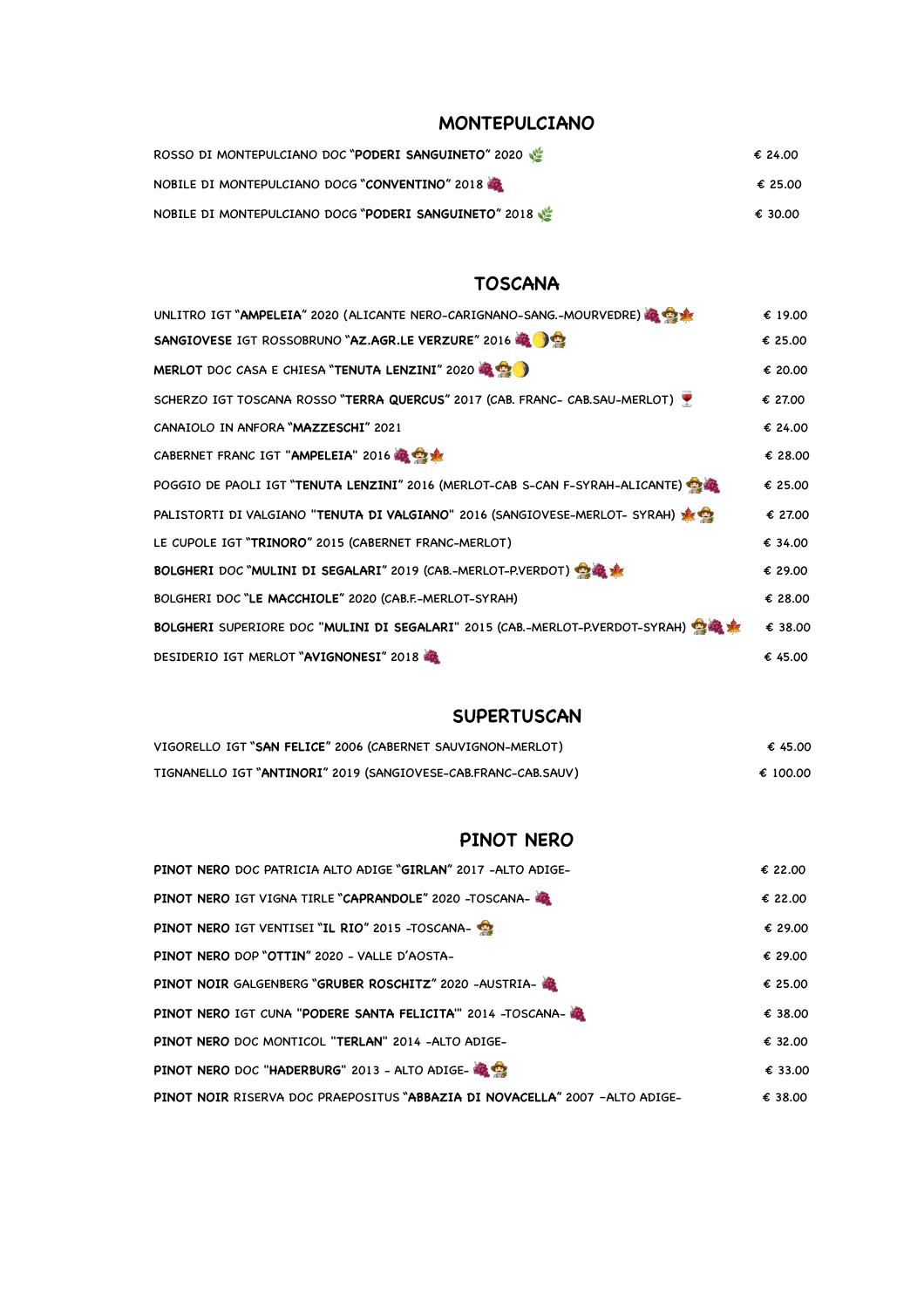#### **EMILIA ROMAGNA**

| EMILIA BARBERA DAGAMO IGT IN ANFORA "AL DI LÀ DEL FIUME" 2016  | € 24.00 |
|----------------------------------------------------------------|---------|
| RUBICONE ROSSO IGT A "VILLA VENTI" 2020 (CENTESIMINO)          | € 29.00 |
| <b>PIEMONTE</b>                                                |         |
| DOLCETTO LANGHE DOC "GIUSEPPE CORTESE" 2020                    | € 15.00 |
| LESSONA DOC "COLOMBERA E GARELLA" 2013 (NEBBIOLO E VESPOLINA)  | € 35.00 |
| BARBERA D'ASTI PRIMEVI' DOCG "CASCINA SAN MICHELE" 2019        | € 20.00 |
| BARBERA D'ALBA SUPERIORE DOC VIGNA CUCULO "CAVALLOTTO" 2013    | € 29.00 |
| BARBERA D'ALBA DOC "GIUSEPPE CORTESE" 2020                     | € 18.00 |
| <b>BARBARESCO DOCG RABAJA "GIUSEPPE CORTESE" 2018</b>          | € 35.00 |
| BARBARESCO DOCG FAUSONI "SOTTIMANO" 2007 (NEBBIOLO)            | € 54.00 |
| ROERO RISERVA DOCG SAN BERNARDO "AZ.AGR.NEGRO" 2012 (NEBBIOLO) | € 32.00 |
| ROERO RISERVA DOCG SAN GIORGIO "AZ.AGR.NEGRO" 2013 (NEBBIOLO)  | € 34.00 |
| NEBBIOLO DOC LANGHE "GIUSEPPE CORTESE" 2019                    | € 22.00 |
| NEBBIOLO DOC LANGHE "G.D. VAJRA" 2017                          | € 25.00 |
| NEBBIOLO DOC LANGHE "BURLOTTO" 2017                            | € 25.00 |
| LANGHE DOC NO NAME "BORGOGNO" 2013                             | € 35.00 |
| BAROLO DOCG PAESI TUOI "TERREDAVINO" 2007 (NEBBIOLO)           | € 35.00 |
| BAROLO DOCG ALBE "G.D. VAJRA" 2015 (NEBBIOLO)                  | € 45.00 |
| <b>LOMBARDIA</b>                                               |         |
| ROSSO IGP ALPI RETICHE "BARBACAN" 2019                         | € 26.00 |
| <b>VENETO</b>                                                  |         |
| VALPOLICELLA RIPASSO SUPERIORE DOP "GIOVANNI EDERLE" 2019      | € 27.00 |
| AMARONE DOC "CA LA BIONDA" 2011 (CORVINA-CORVINONE-RONDINELLA) | € 50.00 |
| <b>ABRUZZO</b>                                                 |         |
| MONTEPULCIANO D'ABRUZZO DOC RISERVA "MARINA CVETIC" 2011       | € 30.00 |
|                                                                |         |
| <b>PUGLIA</b>                                                  |         |
| SOULGLOU PRIMITIVO "PROGETTO CALCARIUS" 2020                   | € 23.00 |
| <b>SICILIA</b>                                                 |         |
| HALARA' TERRE SICILIANE IGP "HALARA" 2020 (PARPATO)            | € 19.00 |
| TERRE SICILIANE IGT "PASSOPISCIARO" 2014 (NERELLO MASCALESE)   | € 32.00 |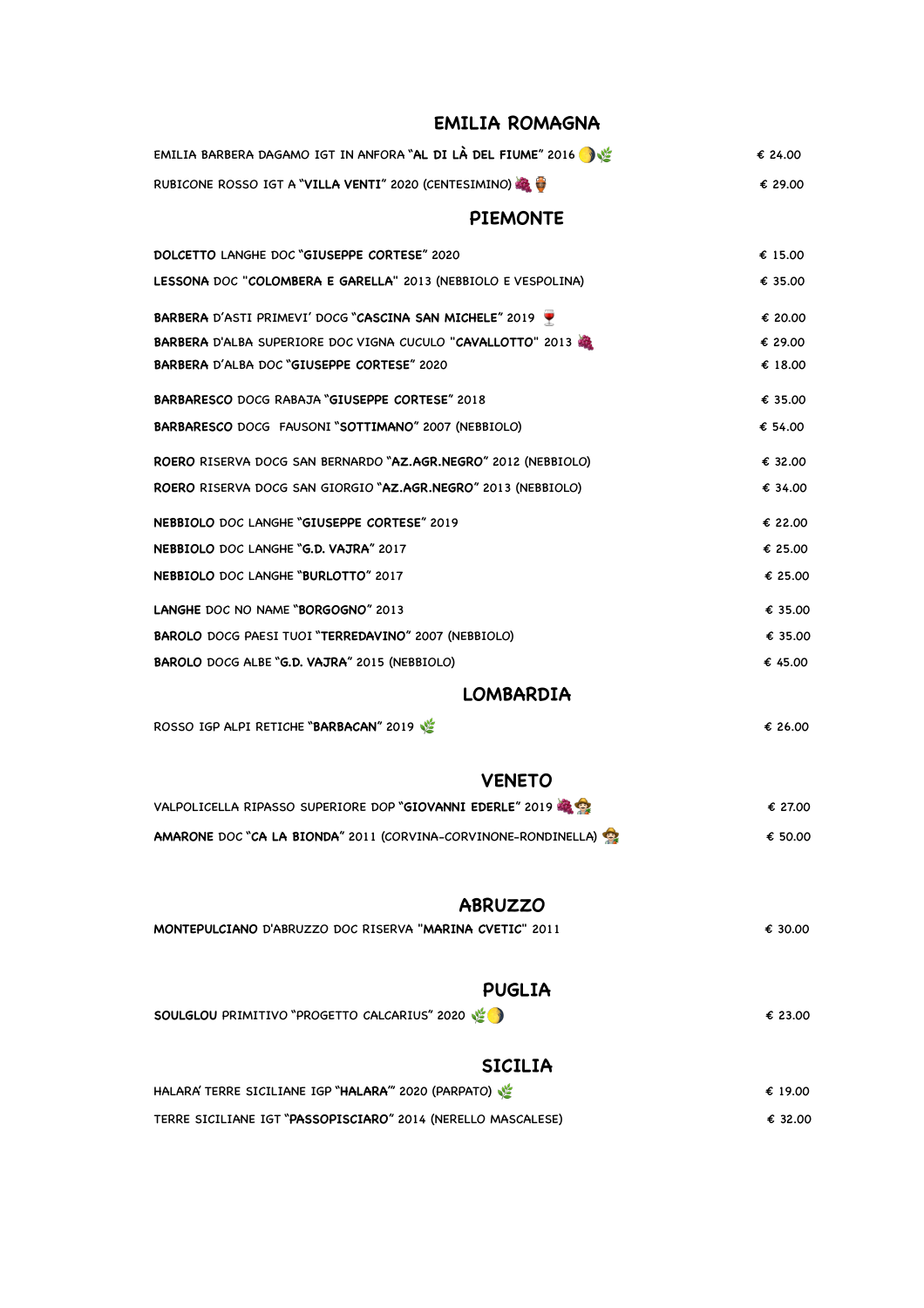### **VINI ROSSI "FRANCIA"**

| - LOIRA                                                                                             |         |
|-----------------------------------------------------------------------------------------------------|---------|
| BORGUEIL LA DILETTANTE "DOMAINE BRETON" 2015 (CABERNET FRANC)                                       | € 26.00 |
| LE TELQUEL "PUZELAT BONHOMME" 2020 (GROLLEAU-GAMAY-PINEAU D'AUNIS)                                  | € 25.00 |
| - JURA                                                                                              |         |
| FRESH IMPRESSION ROUGE "BEGUET-BIG BUNCH THEORY" 2020 (GAMAY-POULSARD)                              | € 30.00 |
| - ROUSSILLON                                                                                        |         |
| MAJAS ROUGE IGP "DOMAINE DE MAJAS" 2018 (CARIGNAN-GRENACHE NOIR)                                    | € 20.00 |
| COUME DE L'OLLA ROUGE "MATASSA" 2018 (GRENACHE NOIR-G. GRIS-MACABEU)                                | € 29.00 |
| - BEAUJOLAIS                                                                                        |         |
| BEAUJOLAIS VILLAGES MARYLOU "GUY BRETON" 2019 (GAMAY)                                               | € 28.00 |
| - RODANO                                                                                            |         |
| ESPRIT "DOMAINE TRAPADIS" 2019 (GRENACHE NOIR)                                                      | € 18.00 |
| CHAT FOU "ERIC TEXIER" 2021 (GRENACHE-CINSAULT-CLAIRETTE)                                           | € 25.00 |
| BREZEME "ERIC TEXIER" 2019 (SYRAH)                                                                  | € 30.00 |
| - BORGOGNA                                                                                          |         |
| BOURGOGNE ROUGE PINOT NOIR "TAUPINIER-BAUTISTA" 2019                                                | € 25.00 |
| BOURGOGNE COULANGE LA VINEUSE CHANVAN "VINI VITI VINCI" 2018 (PINOT NOIR) $\mathcal{C}(\mathbb{R})$ | € 35.00 |

#### **VINI BIANCHI "FRANCIA"**

| ANJOU BLANC ATTENTION CHENIN BLANC "CLOS DE TREILLES" 2017 (CHENIN BLANC) | € 25.00 |
|---------------------------------------------------------------------------|---------|
| ADELE "ERIC TEXIER" 2021 (CLAIRETTE)                                      | € 25.00 |
| BOURGOGNE MACON-VERZE' "DOMAINE LEFLAIVE" 2015 (CHARDONNAY)               | € 38.00 |

# **BOLLICINE**

| LAMBRUSCO SORBARA SECCO DOC PIRIA "PALTRINIERI"                                | € 14.00 |
|--------------------------------------------------------------------------------|---------|
| SAINT VINCENT ROSATO RIFERMENTATO "BERGIANTI" 2021 (LAMBRUSCO SORBARA)         | € 24.00 |
| PERFRANCO ROSATO RIFERMENTATO "BERGIANTI" 2021 (SALAMINO)                      | € 23.00 |
| PULONIA IGP BIANCO DELL'EMILIA "ANGOL D'AMIG" 2020 (TREBBIANO-PIGNOLETTO)      | € 23.00 |
| BIANCO FRIZZANTE ANCESTRALE "COL TAMARIE" 2020 (BIANCHETTA-BOSCHERA-GLERA)     | € 23.00 |
| ASPRINIO BRUT 8 MESI M.M. "I BORBONI"                                          | € 24.00 |
| FRANCIACORTA "CASTELVEDER" (CHARDONNAY)                                        | € 27.00 |
| ZERO INFINITO "POJER E SANDRI" (SOLARIS)                                       | € 29.00 |
| CREMISI ZERO INFINITO "POJER E SANDRI"                                         | € 29.00 |
| KALKSPITZ "CHRISTOPH HOCH" (GRUNER VELTLINER-RIESLING-VITIGNI BACCA ROSSA) & * | € 24.00 |